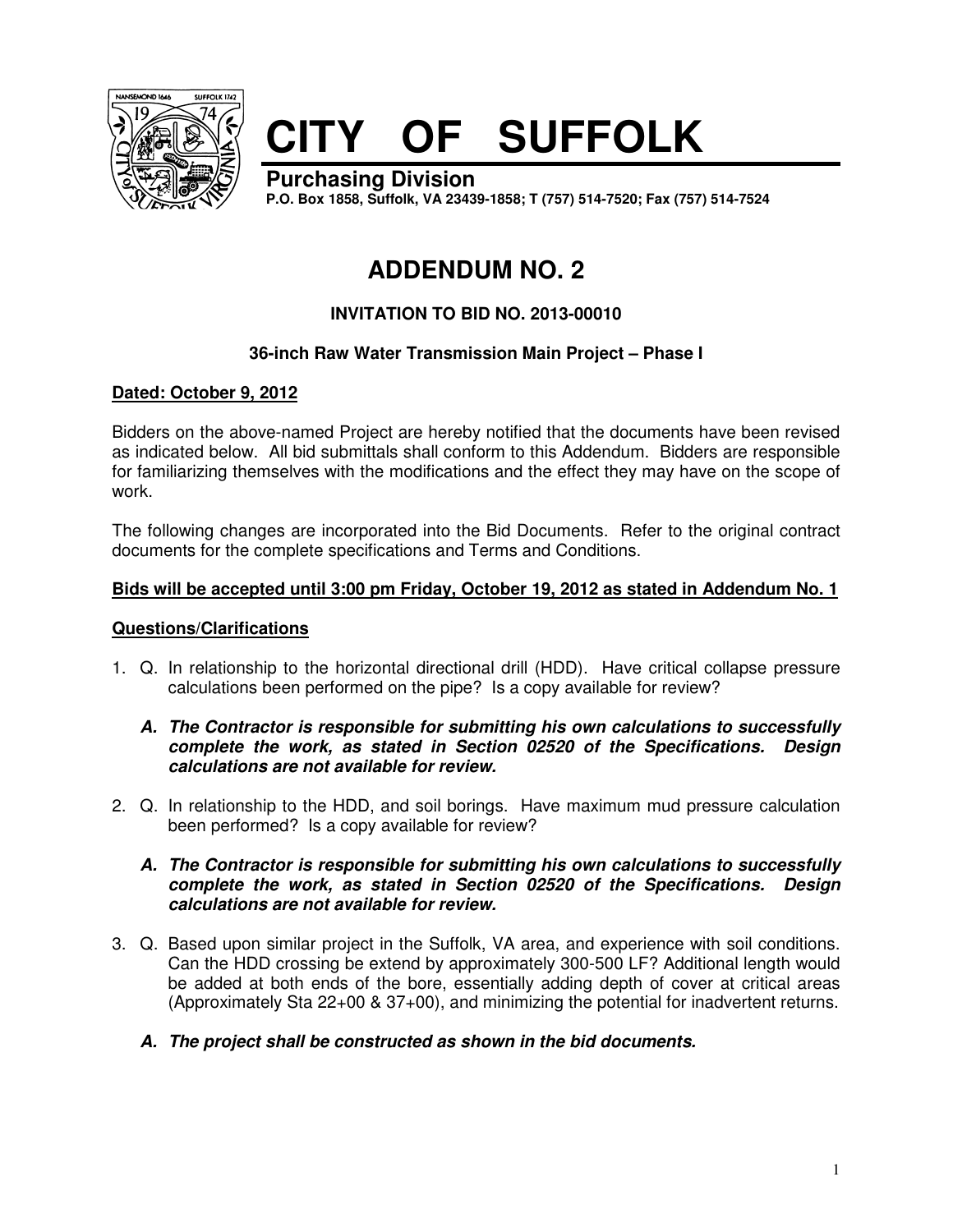- 4. Q. Can hours of operation be extended? Would there be any additional inspection fees for OT?
	- **A. Hours of operation shall remain as stated in the bid documents.**
- 5. Q. Are copies of permits, or special requirements available for review?
	- **A. The City has and/or will obtain the required permits from Virginia Department of Health (VDH), Department of Historic Resources, Virginia Marine Resources Commission (VMRC), and Army Corps of Engineers (USACOE) Nationwide Permit. No special requirements are presented in these permits. Copies of the permit can be viewed at the Engineer's office, upon request.**
- 6. Q. What permits and permit costs are requirements of the contractor?
	- **A. Section 01410 of the Contract Specifications provides a list of the permits the contractor is required to obtain.**
- 7. Q. Will a CAD file be available for prebore and asbuilt information on the HDD?
	- **A. Upon award of the contract a CAD file may be provided to the contractor upon request.**
- 8. Q. Are Long/Lat available for entry and exit points?
	- **A. Northing and easting coordinates for the entry and exit points are shown on the plans.**
- 9. Q. Can the temporary construction easements for the entry and exit locations be moved / extended?
	- **A. No. Temporary construction easements cannot be modified.**
- 10. Q. Can layout, leveling, stone and construction of bore pad, be added to the schedule of units?
	- **A. Additional bid items will not added to the schedule of unit prices. The cost of these items shall be considered incidental to the horizontal directional drill.**
- 11. Q. Is there a produced in the United States requirement for materials?
	- **A. No.**
- 12. Q. Section 02511, 2.01D Pipe: Minimum finished pipe wall thickness for 36-inch nominal diameter pipe shall be six hundred twenty-five thousandths inches (0.625"). Does the pipe need to be minimum .625", or nominal?
	- **A. The minimum wall thickness shall be 0.625" as stated in Section 02511.2.01.D.1 and in accordance with the tolerance allowed by AWWA C200.**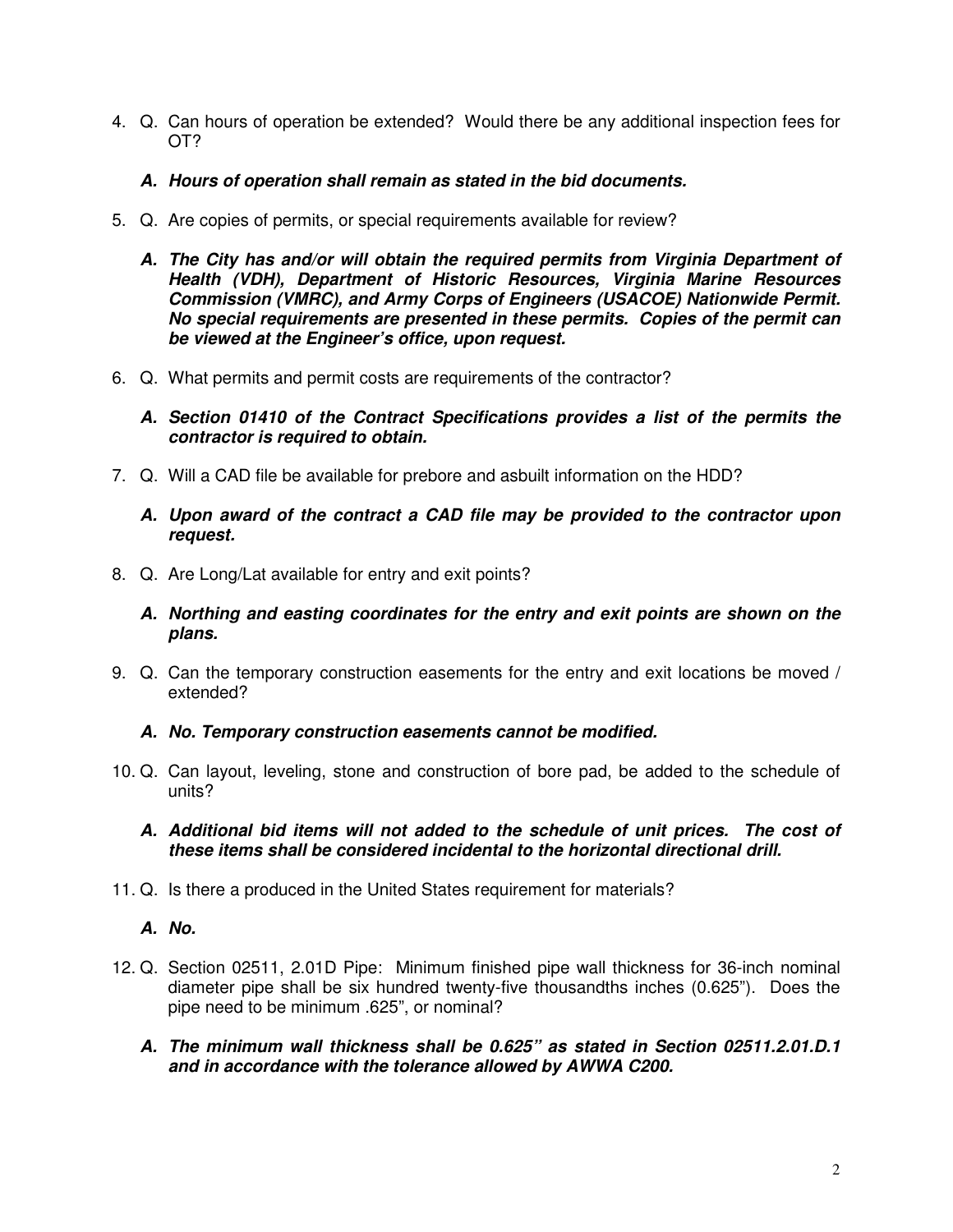13. Q. There appears to be a discrepancy between this project and the City of Norfolk's WTWA Pump Station Improvements Project. Please confirm the tie-in coordinates of this contract match.

#### **A. The tie-in coordinates for each project have been confirmed and are correct as shown on the Contract Drawings.**

14. Q. Wondering if we could substitute 42" SDR11 dips pipe instead of 36" steel. Also do we have 40' of easement on drill set up side, 40' needs to be the minimum space required to set up a big rig. There should be a considerable savings in just the handling of HDPE pipe verses the steel pipe

#### **A. No. Steel pipe shall be bid as stated in the Contract Documents. The temporary construction easement allows for greater than 40 ft on the entry side of the drill.**

15. Q. Regarding steel pipe. Due to the size and choice of steel pipe and coating it is unlikely that we will be able to find a manufacturer that will do both. Section 02511 Part 1.02A specifies a single manufacturer. Will the Owner allow a separate coating and pipe manufacturer? Note in Part 1.02D the specification implies that the pipe might be coated in a different facility.

#### **A. The contractor may use a separate coating manufacturer than pipe manufacturer.**

16. Q. 02511 1.02E references ASTM A139 – Electric-Fusion (ARC) Welded Steel Pipe. Will Double Submerged Arc-Welded Pipe be considered (meets all AWWA and NSF/ANSI 61 requirements.

### **A. No, double submerged arc-welded pipe will not be considered.**

17. Q. 02511 1.02E references ASTM C200 – Per this standard the pipe wall thickness tolerance is plus or minus 0.01", however steel pipe mills are not set up to roll to this tolerance. Getting them to set up for this will result in some of the pipe being rejected which will increase the price of the pipe. Will the city consider accepting the API standard which is plus/minus 0.06" (this is what all the pipe mills will have their ISO certification for). Alternately, they can keep the low tolerance "minus 0.01" but increasing the upper tolerance to "plus 0.11", this results in a slightly more expensive pipe than the plus or minus 0.06", but not nearly as expensive as plus or minus 0.01".

#### **A. AWWA C200 allows a tolerance of no less than 0.010 inches of the ordered pipe thickness and does not specify an upper tolerance. The pipe thickness shall be manufactured in accordance with AWWA C200.**

- 18. Q. Section 02520 Part 1.03C States "No fluid shall be used that does not comply with permit requirements and environmental regulations". Is it possible to get a copy of any permits that will affect allowable fluids?
	- **A. All drilling fluid and additives shall comply with the federal, state, and local environmental regulations. No special requirements are presented in these permits. Copies of the permit can be view at the Engineer's office, upon request.**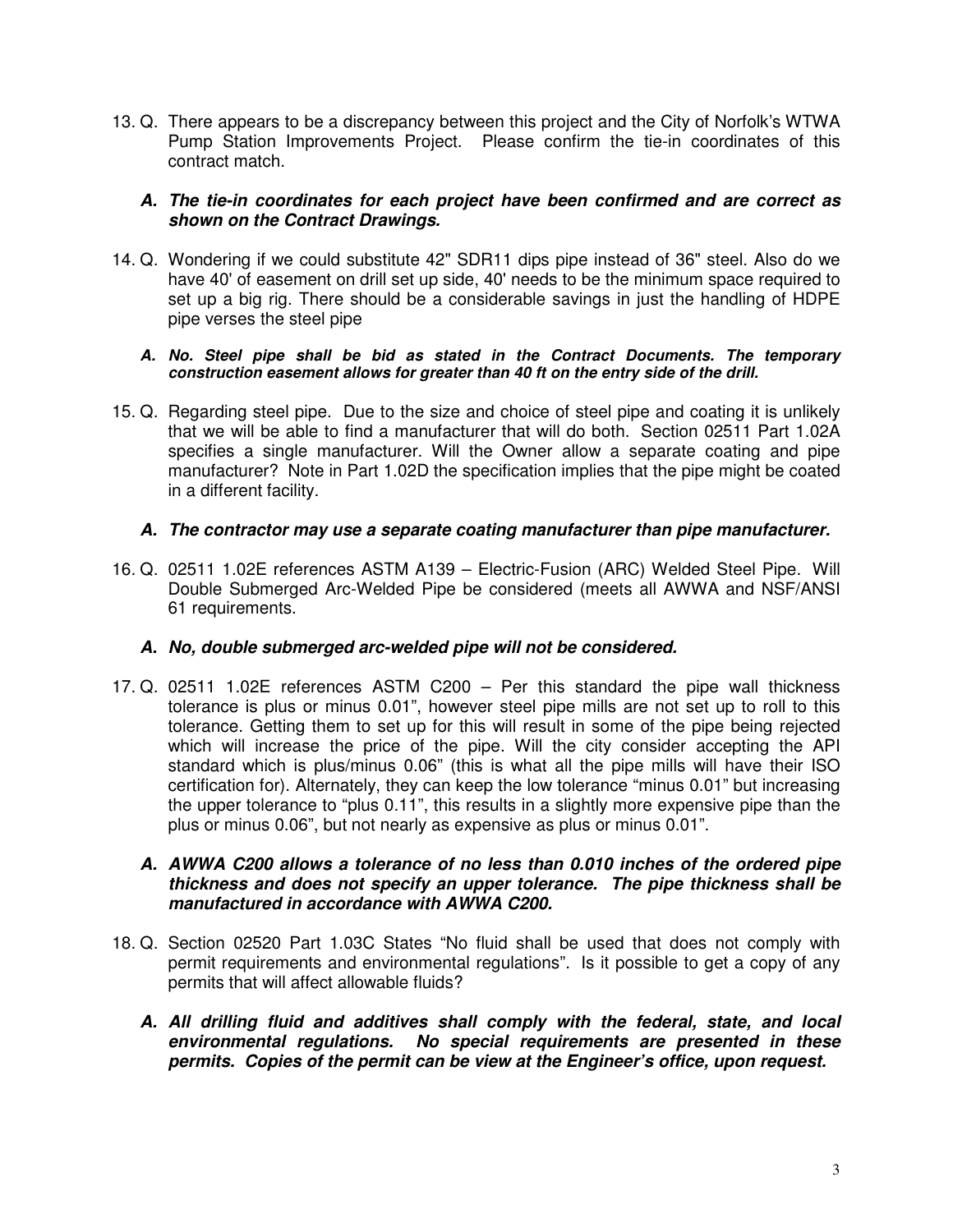- 19. Q. 02520 Part 3.01 C.1 This specification indicates that the drill in the plan view must as shown on the drawings (no tolerance), this is not realistic. We suggest as left/right tolerance of plus/minus 15 feet. And a vertical tolerance of plus zero minus 20 feet. Is this acceptable?
	- **A. See Section 02520.3.01.C.3 for the allowable left/right tolerance. A vertical tolerance of plus zero minus 10 feet will be acceptable.**
- 20. Q. Please confirm that a wireline steering system is required for the HDD.

#### **A. The Contractor is required to submit his method of monitoring and controlling line and grade of the drill for approval. Wireline steering is not a requirement.**

- 21. Q. Please confirm that Scotchkote 6352 will be considered an "approved equal" to Powercrete J. 6352 is designed to work with the base 6233 coating as a dual layer system.
	- **A. Scotchkote 6352 will not be considered as an approved equal.**
- 22. Q. Please confirm that Scotchkote 134 (FBE) will be consider an "approved equal" to Scotchkote 162PWX (liquid epoxy) for the interior lining.
	- A. **Scotchkote 134 will be considered as an approved equal.**
- 23. Q. Please confirm that Scotchkote 206N (FBE) will be considered an "approved equal" to Scotchkote 323 for interior joint coatings.

#### **A. Scotchkote 206N will be considered as an approved equal.**

24. Q. Drawing 119229-05HDD – Can you please provide the designed entry and exit angles as they are not identified on the drawing.

#### **A. The design of the HDD has been revised see the revised Sheet 5 as part of this addendum.**

25. Q. Drawing 119229-05HDD – The vertical curve on the exit is labeled as a 7,500' radius, we assume this is a typo, can you please clarify the correct radius?

#### **A. The design of the HDD has been revised see the revised Sheet 5 as part of this addendum.**

26. Q. Has a complete annular pressure analysis been performed on the drill? It appears that there will only be about 20' of cover at the edge of "Reids Ferry". Based on our experience it appears this area will have a very high chance of a "frac-out". Would it be possible to extend the drill to allow for more cover in this area? Is an annular pressure monitoring tool going to be required to help monitor down hole pressures in this area? If the drill cannot be extended will the city require the use of 54" surface casing to ensure there will not be a frac-out?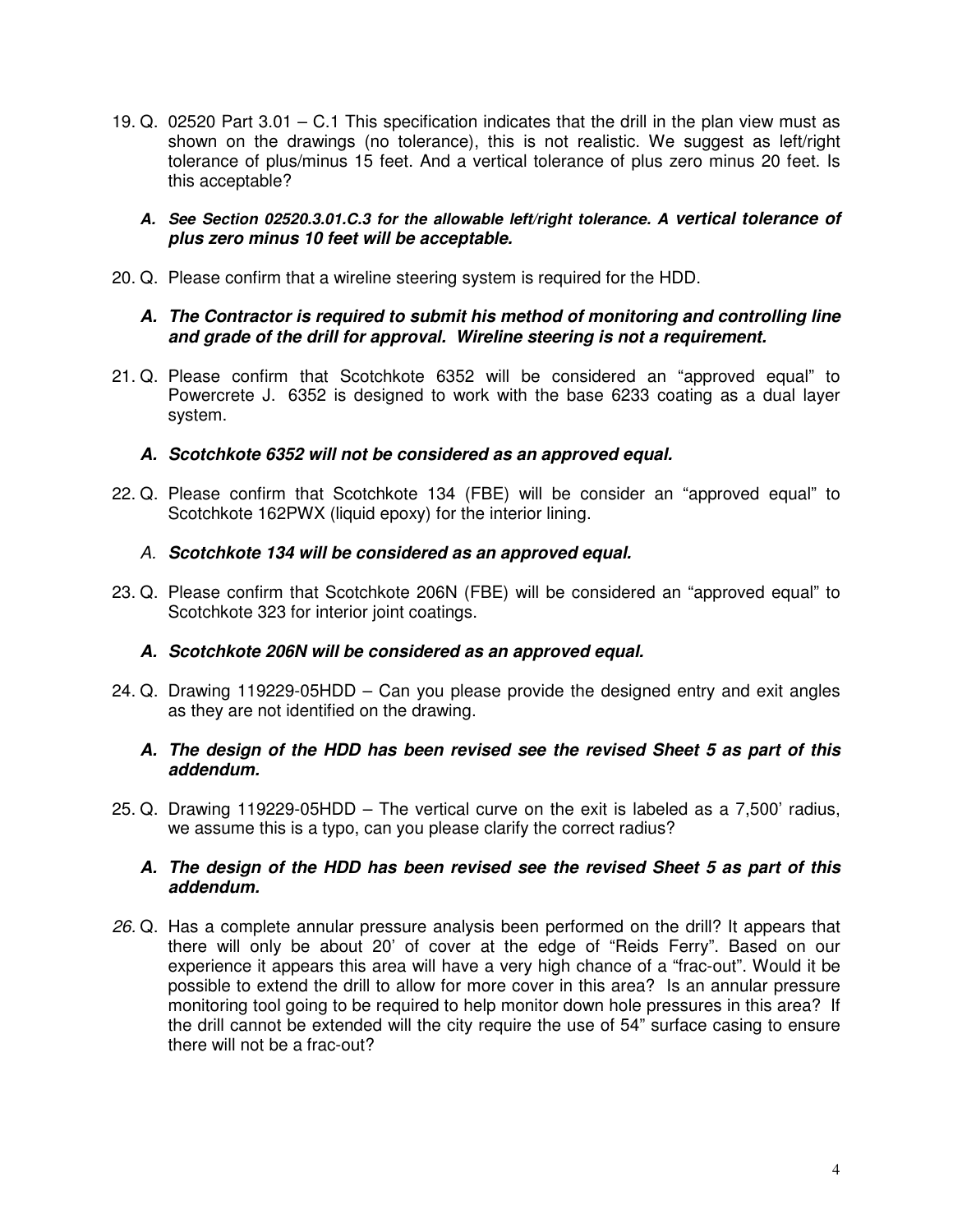- **A. The entry angle has been adjusted to allow for approximately 34 ft of cover at the edge of Reid's Ferry. The contractor is responsible for the means and methods used to minimize the potential for a "frac-out". The vertical curve alignment in this area limits the use of a steel casing for this purpose. Section 02520 paragraph 3.01.B requires the drilling fluid pressure to be measure at all times.**
- 27. Q. Please confirm that the power poles at the entry point of the HDD will be relocated to allow for the setup of the drill rig.

#### **A. The power pole will be relocated to allow for drill setup.**

- 28. Q. Please confirm that we will be able to level out the exit side workspace of the HDD to allow room for our equipment.
	- **A. The area can be leveled as necessary to complete the work, but shall be restored to the original contours at no additional cost to the owner.**
- 29. Q. Section 02315 para. 1.02 states the excavation performed under this contract shall be unclassified excavation. Para 2.01 Para. B & C describes satisfactory and unsatisfactory soils. In reviewing the soils reports, most of the 5 boring locations indicated a SC or CL material which in unsatisfactory. I understand backfilling the pipelines located under roadways or structural area that receiver's select backfill, but a good majority of this project will not be under paving or driveways. It is the intent of the city to backfill this entire pipeline with select fill?

#### **A. Section 02315.2.01 has been removed from the specifications. In non-paved areas, the pipeline shall be backfilled with suitable fill material as defined in Section 02315.2.02.B.**

30. Q. The proposed variable width utility easement does not indicate width (especially at the critical areas between station 30+00 and 40+00. Can we get a drawing that better indicates the width of the easement?

#### **A. Easement widths can be scaled from the drawings.**

31. Q. Also, what is the allowable variable horizontal deviation for the pilot bore (how much can the pilot bore deviate from the proposed path)?

#### **A. See response to question 20.**

32. Q. Specifications only allow for work to be performed M-F 7:00 a.m. – 4:00 p.m. Can we get approval prior to the bid to work 7 days a week and 12 hours a day? The specified hours of operation are not conducive to the type of HDD construction being performed.

#### **A. The hours of operations shall remain as stated in the bid documents.**

33. Q. Due to the nature of the soils listed in the geotechnical report, contained within the specifications, it will be necessary to introduce additives into the bentonite slurry during boring operations. Some additives will be imperative to completing the bore. How do we get approval for such additives prior to the bid (as our bids will be based on the use of these additives)?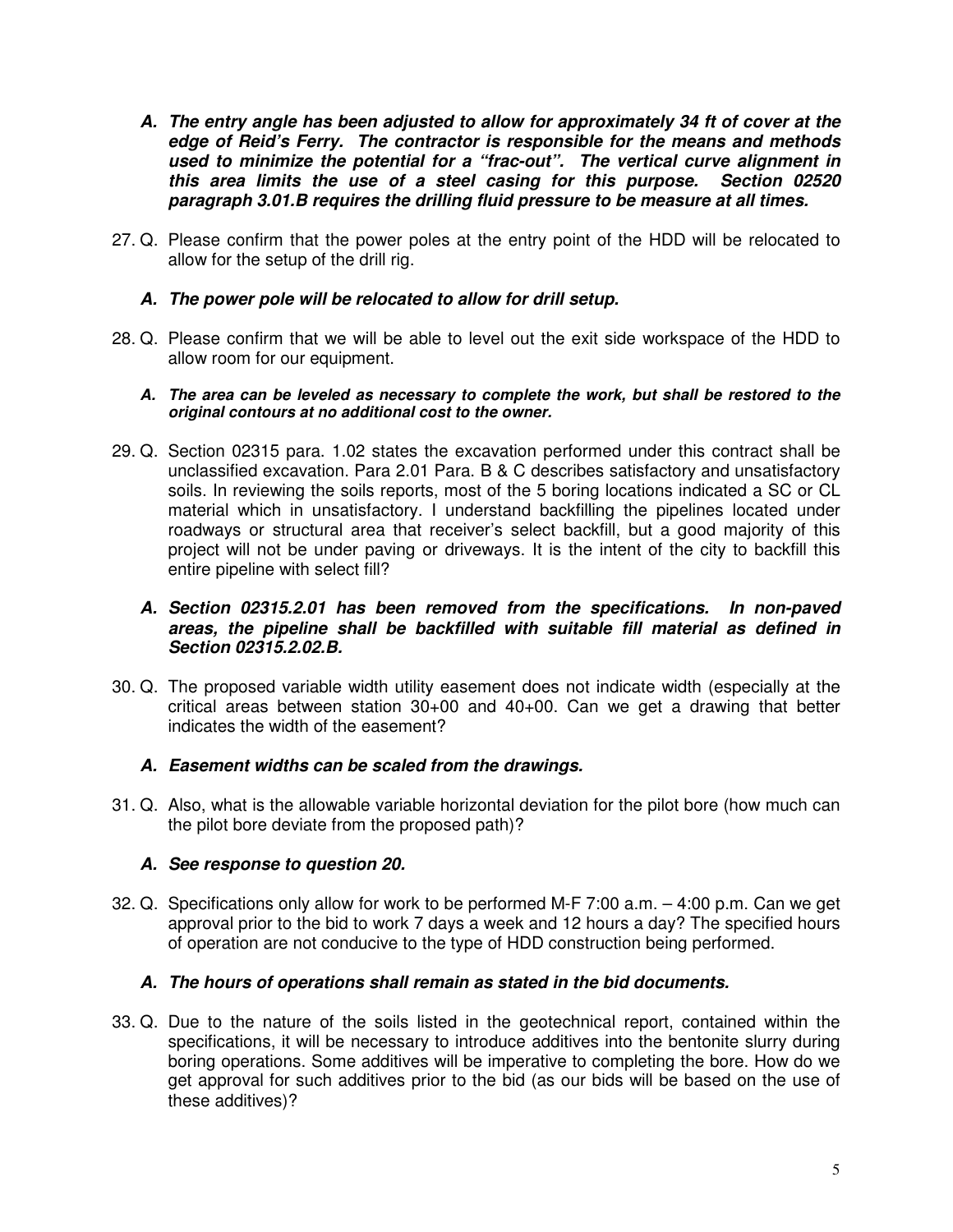#### **A. All drilling fluid and additives shall comply with the federal, state, and local environmental regulations. No special requirements are presented in the City obtained permits.**

34. Q. Is there a calculated E and S permit Cost?

#### **A. No. The Contractor is responsible for obtaining the Land Disturbing Permit.**

35. Q. Specification 03400 requires the 5' Ø precast combination vault manufacturer to be NPCA and PCI certified, etc. and qc programs per The Prestressed Concrete Institute QC Manual MNL 116. We are a VDOT Certified Precast Concrete Manufacturer and produce daily under a VDOT Approved QA/QC Program. Will this be an acceptable alternate to the project specification?

#### **A. Yes, a VDOT Approved QA/QC Program will be accepted as an alternate.**

END OF QUESTIONS/CLARIFICATIONS

#### **REVISIONS TO CONTRACT SPECIFICATIONS**

- 1. Instruction to Bidders 16. Bidder Qualifications
	- **ADD** "The Bidder shall submit specific evidence documenting the successful installation of at least three (3) raw water, potable water or sanitary sewer force main pipeline projects completed within the past five (5) years of similar complexity and field conditions. Pipe material for the projects must have been ductile iron pipe, 24-inches in diameter or larger. Experience from a subcontractor shall not be accepted from the Bidder for this item.

Attach additional pages to the QUESTIONNAIRE as necessary to provide this information.

Trenchless Crossing Contractor: Trenchless Crossings shall be constructed by personnel fully qualified and experienced for the Work. The Contractor shall have a minimum five (5) years of experience of the type, size and complexity similar to the work on this project. Experience from a subcontractor shall be accepted from the Bidder for this item.

Attach additional pages to the QUESTIONNAIRE as necessary to provide this information.

Horizontal Directional Drilling (HDD) Contractor: The horizontally drilled, directionally controlled method shall be performed only by an experienced HDD Contractor with an experienced resident superintendent with a minimum of five (5) years of experience of the type, size and complexity similar to the work on this project. The Contractor shall submit specific evidence documenting the successful installation of at least three (3) directionally drilled steel pipe installations in the last five (5) years, which were 24-inches or greater in diameter and minimum of 1,500 feet in length. Experience from a subcontractor shall be accepted from the Bidder for this item.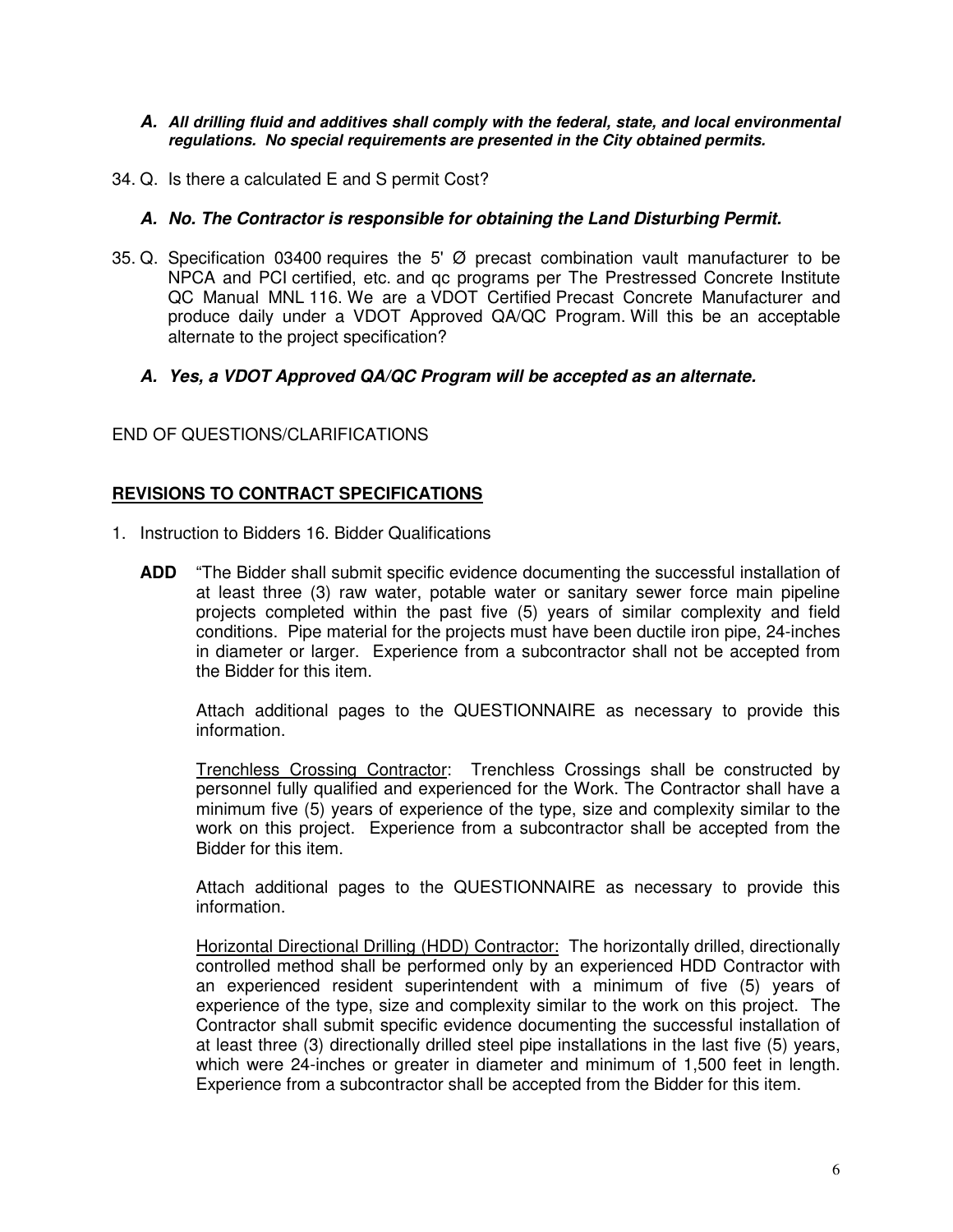Attach additional pages to the QUESTIONNAIRE as necessary to provide this information."

2. Questionnaire, Item Number 8., 2<sup>nd</sup> Line

**DELETE** "past three years."

**REPLACE WITH** "past five years."

3. Paragraph 01410.1.03.E.5

 **DELETE** Section 01410.1.03.E.5 in its entirety.

- **REPLACE WITH** "5. The City will obtain the following permits: Virginia Department of Health (VDH), Department of Historic Resources, Virginia Marine Resources Commission (VMRC), Department of Environmental Quality (DEQ), and Army Corps of Engineers (USACOE) Nationwide Permit".
- 4. Section 02315.2.02.B

**REPLACE WITH** "1. Type I: Type I material shall consist of clean earth excavated from the trench or imported from offsite containing no stone larger than ¾ inch across.

- 5. Section 02315.2.02.B
	- **ADD** "3. If the Contractor fails to protect the suitable fill material excavated from the trench, thereby allowing it to become unsuitable, the Contractor shall provide suitable fill material imported from off site at no additional cost to the owner."
- 6. Paragraph 02511.1.02.E

 **DELETE** Paragraph 02511.1.02.E.5 in its entirety.

7. Section 02520.1.02.A

 **DELETE** Paragraph 02520.1.02.A.3 in its entirety.

- 8. Section 02520.1.03.B
	- **DELETE** 1<sup>st</sup> Sentence
	- **REPLACE WITH** "Instrumentation: The Contractor will at all times provide and maintain instrumentation which will accurately locate the pilot hole and measure drilling fluid flow discharge rate and pressure both at the drill cab and pressure in the annulus space behind the drill bit."